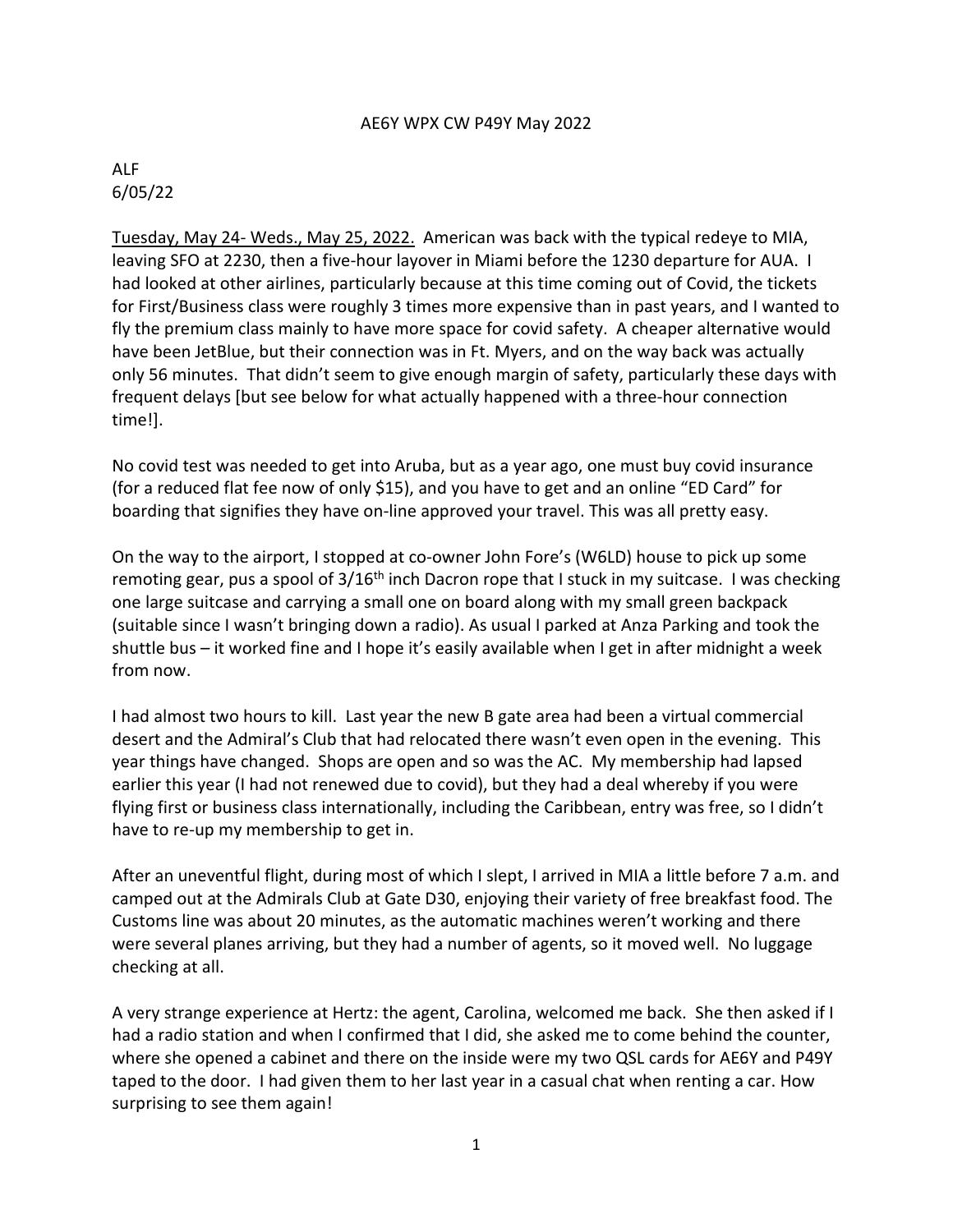The car is a small orange Chevy Sonic that seems to work fine. This turns out to be one of the best rentals I have had and it ended up with over 300 kms on the odometer before the trip was done. Unlike the usually nutty European half-height radios with inscrutable controls, this one had a built-in radio with a legible and usable touch screen. Of course, that didn't improve the programming, but as always it was fun to listen to Spanish and Papiamento on the radio, particularly the religious channel 93.1 (also 96.5 for some English music).

At the house the new paint that Cris, P43C, had added is more subdued than the previous version, with salmon-colored accents. The driveway gate and the back gate are only painted with primer (Jean-Pierre, P43A, said it was too windy, and thus too dusty, for final painting). The front gate, however, is still on its last legs. Later JP promised to get it rebuilt, possibly by himself. That will take some serious welding.

As usual, the first order of business was to unpack and start to sort out the radios. Unfortunately, I hadn't brought a serial cable for the K3, as I normally do. There was a strange cable going from the radio to the P3 with a Y adaptor on it that was plugged into the serial port on the P3 that normally goes to a computer (this is appropriate for the modified K3S back panel which now has the kind of USB receptable that the Winkeyer has (the small square one) to connect to the computer). After quite a bit of looking, I found a short cable in the box in the closet labeled K3 parts, and it worked fine. [See later in this writeup – we also have a whole bin on top of the closet in the second BR full of DB9 cables.]

I hooked up the DX Doubler, although since I was probably going to use only one radio, it was not really needed. The IC-756 Pro2, by the way, is in a bad way, with the display faint and partially obscured by what looks like rub marks on the surface (they aren't actually rub marks, nor on the surface, but that is the appearance they give). By then it was almost 6:30 and I had agreed to meet John Crovelli, W2GD, at 7:30, so I went out for a run starting at the local roundabout and then to the north and back. We had a pleasant dinner at the Kibaima Grill (ex-B55), sitting outside in high wind, to avoid loud music inside. [By the way, it stayed windy all week, and apparently had been so for several weeks already. The temp in the day was typically 32-33 degrees Celsius (i.e., about 90 F.), but without high humidity, so with the wind actually pretty comfortable]. Back home at 9:20 or so, called Sandy, did some work emails and played a bit in the 0300 CWT just sending by hand. 20 and 40 were wide open, and I also worked John on 15 and 80. Then went to bed at around midnight. The beverages all seemed to work well.

Thursday, May 26, 2022. A great night's sleep till about 8 a.m. I got on 15 briefly and ran a few EUs, plus one JA and two BA's!! Very unusual. Then to the supermarket Ling and Sons where I way overbought because I was hungry. Also invested \$72 in a new bottle of Frangelico, as the old one had been used up. Fortunately, Lings was open, though it is a national holiday, Ascension Day, in Aruba. I drove over to check that the testing center at Palm Beach Plaza (the same one John and I had used last year) was open. Their sign says they now are open starting at 7 a.m., seven days a week, and that they give antigen tests for \$35 with results in 3-4 hours, accepted by CDC. I got on 15 for a bit and ran some EUs at around noon.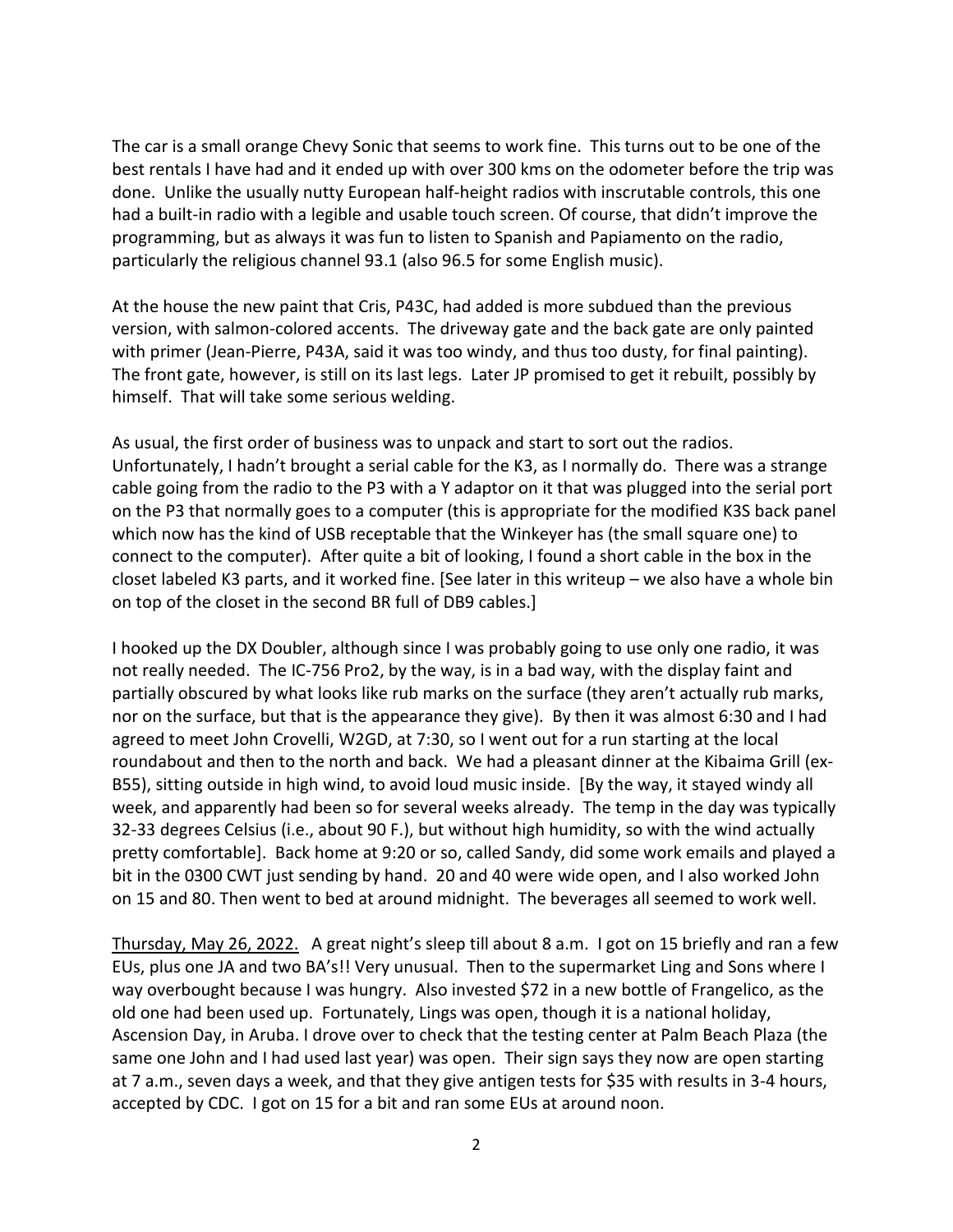I drove over to Lisandro's (P43L) and Lissette's house and checked out their fine astronomical observatory, of which they are justifiably proud. They have mounted a 10-inch reflector anchored to a pier in the ground with a building with a sliding roof over it. Attached is a complex control center with four monitor screens. Lisandro showed me some very lovely galaxy pictures he had made that took hours of compute processing to develop. Very impressive. I brought over some materials they had ordered for Lissette and digital SDR stuff for Lisandro.

Then home, had lunch, and JP came over. He's working on the elevated guy anchor across from the north tower. As mentioned, we also discussed the two gates, which are not painted due to the wind, and the front gate which probably needs complete replacement.

I turned on the 91B and found that it made a reliable 1kw plus on 20 and 15. Ran some EUs on 15. I've decided I will probably do a single band 15 or 20 just to have fun DX'ing and make it not so cutthroat as the Classic category or a full single op endeavor.

In the late afternoon I went over to Cris's and gave her cash duly counted by Cindy. Cindy then came out and talked with us, which was pleasant. On the way out, I stopped in at their new house (two houses up the street), where JP was setting up a model train layout. He had purchased an elaborate set of model train materials from an estate for a very low price, as he says there were no other takers on the Island. They are finishing the house as time and finances allow. Took a 46-minute run from the Santa Cruz intersection of the main road north and back, then met John for dinner at Urataka Pizza.

Friday, May 27, 2022. Woke up feeling kind of logy. Drove up to the Hyatt for my traditional breakfast, but they are not upholding their end of the tradition. Breakfast is no longer served by the carp pool; now it's at the patio restaurant nearer the beach. That's ok, but it is now only a buffet, and not a very interesting one at that. I may have to change my routine. On the way back to the house, I stopped in at Unicom, which Cris had recommended. It's on the main road just before the big roundabout where the new highway 8B turns right. Lings is right at that corner. Also stopped in at PriceSmart near the airport, which seemed to be doing a land office business. In both cases I was looking at possible TVs to replace our primitive Vizio flat screen in the house. Back at the house, the Vizio did seem to work OK (my recollection from a year ago is that the remote was inoperative, but not today), though its picture is low res and not very sharp.

I enjoyed another pre-contest ritual, a run along the airport to the Coral Pyramid starting at about 2:30. Only one other mad dog or Englishman in sight. Then to the Ritz for a chocolate milkshake.

Contest notes. I am just using one radio, the shack K3/P3. The Icom 756 Pro2 is also set up, but I don't use it for a single band effort. I'm using my software CQPWIN, ver. 13.1, with no internet.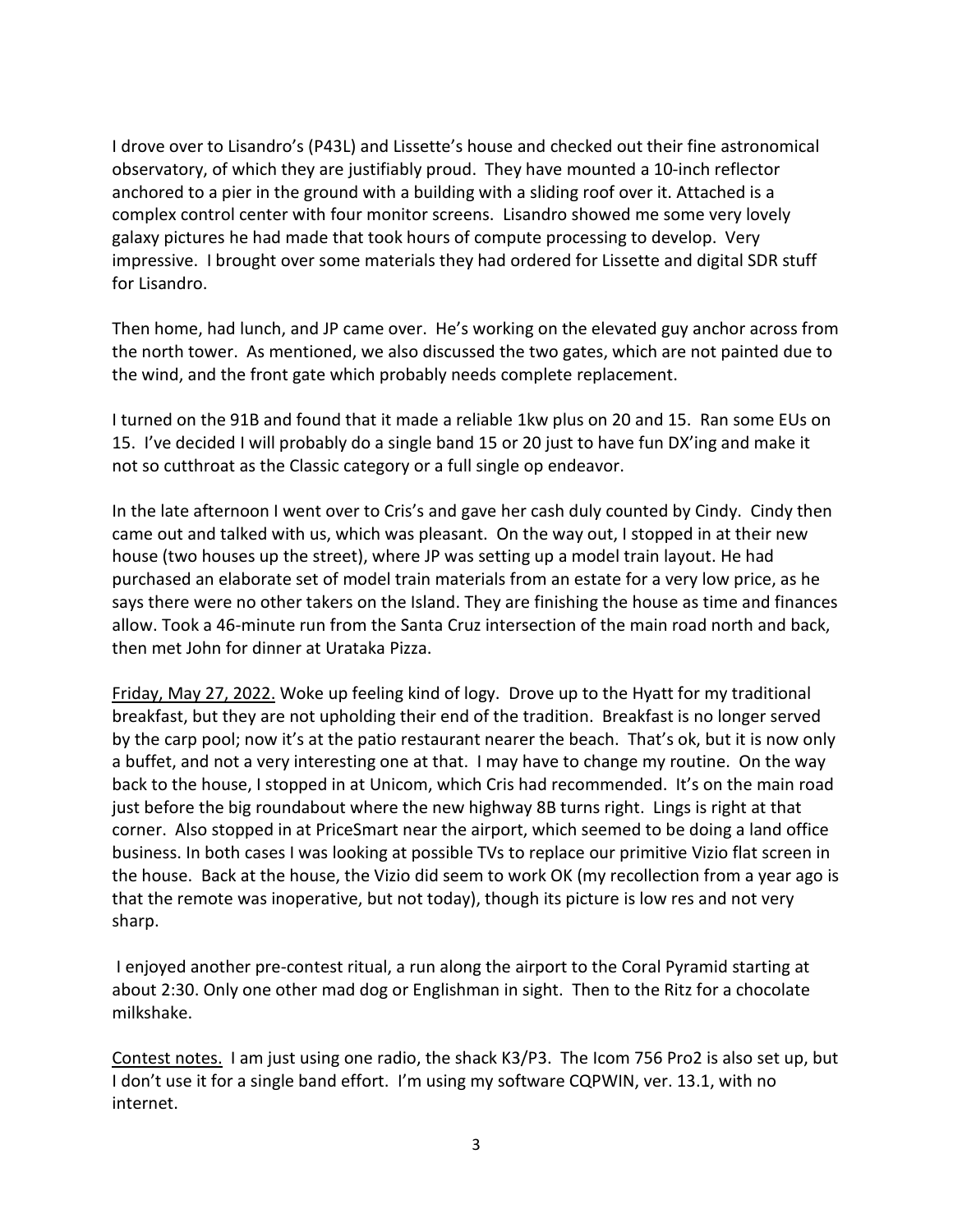It still seemed that 15m would be the most interesting band to be on, so I have decided to do a 15 meter single-bander. In previous years there would have been nothing to do Friday night, as the contests starts in Aruba at 2000 local time, and the band would be dead. But tonight, it's chockablock with signals

I start with a pileup that lasts for a solid hour, mostly US/VE, but with quite a few EUs as well, and a few VK/ZLs. What fun! At the end of the first hour, 170 QSOs are in the log. This is my best hour of the contest and I'm pretty sure it's a personal record for WPX CW. I ran at 35 wpm for a few hours, then slowed down to 34 and 33 wpm as weaker sigs required more repeats.

By 0430Z (i.e., 30 minutes past midnight local time!!), things are slowing way down and the P3 doesn't show many signals, so I knock it off for the night a 516 Qs by 264 mults for 390k points. Even though the band has really slowed down, in the last few minutes I was called by 4Z4DX and a YB1! The 4Z4 really surprised me; the YB1 not so much. YB is antipodal to Aruba and as a result, there are often strong signals from there at odd times of day and night.

What is very surprising is that this night the SteppIR has been the best antenna for signal to noise, particularly for NA signals. It's only two elements at 35 feet or so, fixed North-South (and can be reversed at the touch of a button). Most of the US stations, particularly on the East Coast, have been worked on that antenna. The StackMatch is set up to switch between "normal" (in this case, our 5 element JK for 15 meters), the Mid-Tri (4 el on 15) and the SteppIR. I also can reverse it when an SA calls, though later I find that not to be so useful, as the noise level rises by about 10 dB; it's still the best antenna for SA, even pointed north.

I grab a quick English muffin and hit the hay, setting the alarm for about 0410 local. Waking in between, nothing is heard. When the alarm goes off, I really don't want to get up, but there are OH and eastern EU signals on the band. I have a bowl of Miniwheats and slowly start to wake up for a long day.

I start running EUs but not at a high rate. I'm mostly using the 5 el. set at 035. The noise level is about 10 dB better than last night. Instead of powering through at low rates (which would have been a better contest strategy where time isn't really an issue), I take another hour off, waking naturally after about 40 min and brewing some coffee.

The band picks up and the 1100Z hour is 131, my second best of the contest. A milestone at 1232Z with contact 788 (TA2IJ) breaking the one-million-point barrier ( with 439 mults). For the rest of the day, I work off and on and noise comes and goes. It's worst from the northwest, and in that direction worse on the big antenna than on the Mid-Tri. The SteppIR is the quietest of the three. The band is not in nearly as good condition as last night, and I I give up finally at 0144Z at 1727 Qs by 758 mults for 3.733M points. The band is closing much earlier than last night, when it was productive all the way to 0430. Not sure what tomorrow will bring.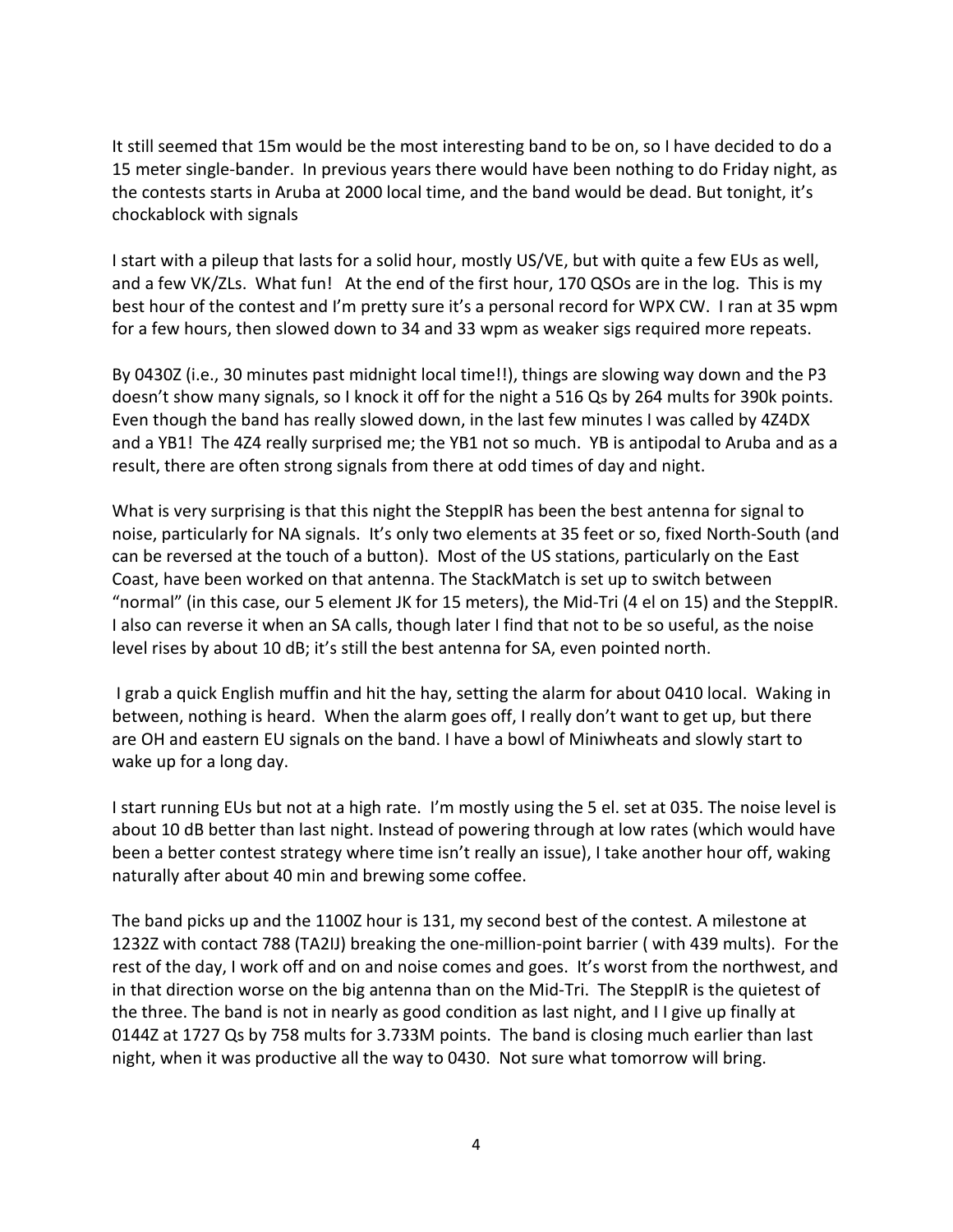I noted an annoying off and on sluggish response from my Logitech wireless keyboard, changed batteries (I had brought spares) then replaced it with an oldie PS2 version from the closet. There may be something wrong with the Bluetooth dongle in relation to the keyboard, as later, with the keyboard in front of the computer it seems normally responsive.

I was using the Mid-Tri pointing NW for US Midwest and West Coast. I turned if further west for a few VKs and ZLs but that caused the Green Heron control box to lose sync, and it could not be recovered (i.e., a no motion error would be shown). The Mid-Tri became essentially useless for the rest of the contest.

Sunday morning, I again get up early and find the band in great shape to EU starting at 0825Z. In fact the rates for the 09, 10 and 11Z hours are 94, 79, and 89, which are quite good for this contest, given that I've already worked most of the louder EUs.

The rest of the contest plays out at generally lower rates, and I take lots of time off in small doses (i.e., not enough to count as "off time" under the contest rules that require a minimum of 60 minutes. I have only one bad frequency fight, at about 2026Z when a loud N7 opens up on frequency and simply won't go away, though I know he can hear me clearly -- very poor operating technique; others have QSY'd when asked. I finally give up with one hour to go in the contest as the noise level has gotten so bad to the northwest as to make it almost impossible to work the Midwest and West Coast.

So the claimed result is 2581 QSOs (net of 116 dupes!!) by 979 mults for 7.446k points. Looking at the prefix log afterwards shows about 85 DXCC countries worked. Prefix leaders are US: 423; Germany: 76; Italy: 65. Only 26 JA prefixes (39 last year) due to increased noise levels in their direction. I miss the many Russian prefixes lost; a few did make it into the log, though they will presumably be deleted by the log checkers.

## Soapbox As Sent to 3830 Reflector

*Well, that was certainly an interesting experience. For various reasons, I didn't want to keep butt in chair for a solid 36 hours, so I thought doing a single band effort would be a good alternative. I had done SB40 before in this contest but thought with the superb 10/15m condx earlier in the week that 15 would probably be the place to be. A single-bander can get boring as rates drop as the band starts to close or you have just about worked everybody, but it's also a fun way to experience a full 24-hour cycle of propagation.*

*Contest highlights included a very energetic start, featuring a 170-QSO first hour (I think my personal best for this contest). The band was open to EU and NA and kept it up till about 0430Z (that's after midnight local time -- what a change from recent years!). In a similar vein, the early hours on Sunday morning, starting at about 0830Z, featured a long EU run that was an unexpected treat for so early in the morning. On Thursday, at about 1230Z the band had been actually open to JA/BA (an opening I have never experienced before from P4), but none heard at that time during the contest.*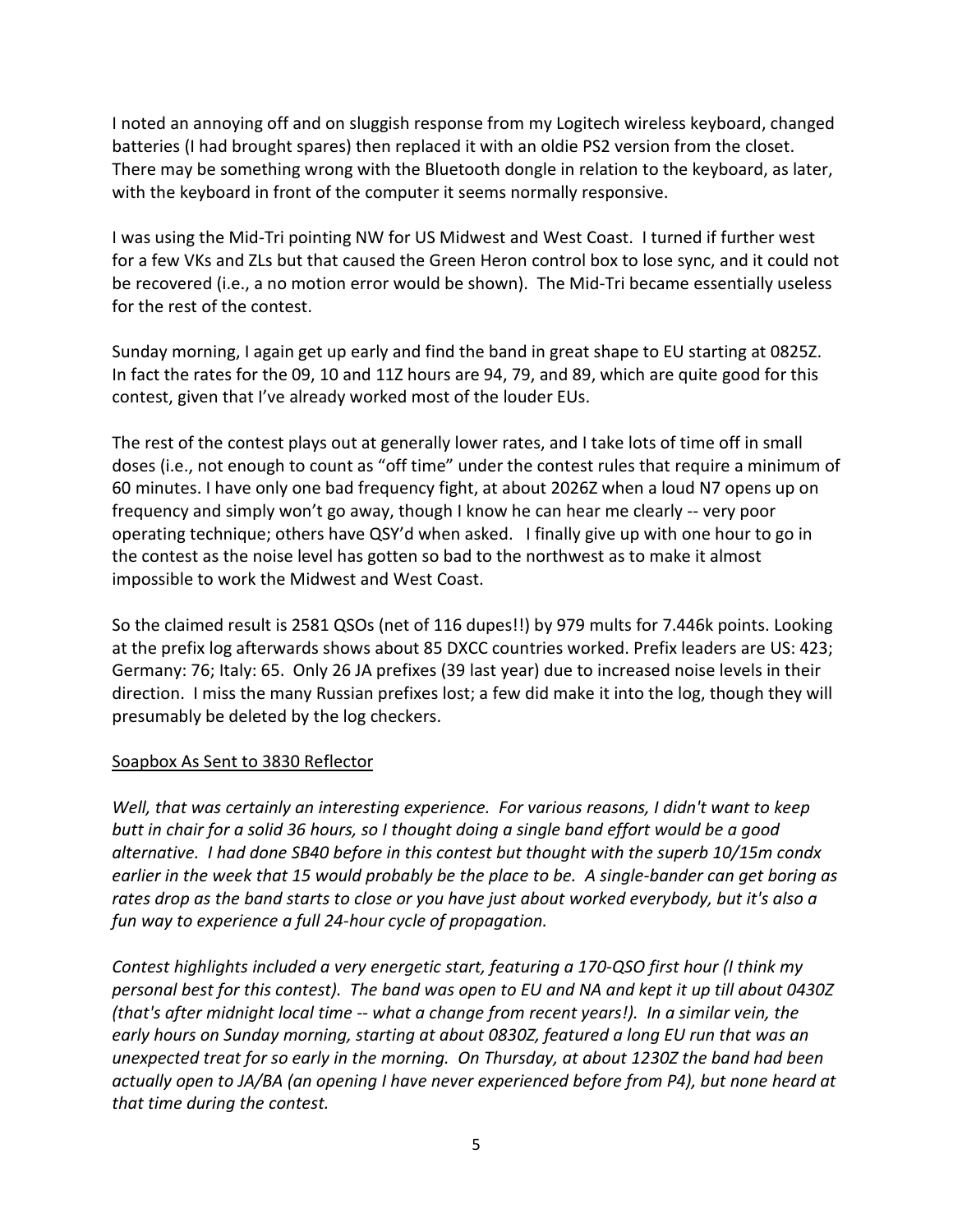*The second highlight was how useful our little two-element SteppIR antenna turned out to be. We had put it up in our recent antenna rebuild, and it is just at 30 feet fixed North-South. When we had bad noise, for some reason it was the quietest of the three antennas (5 el JK at 55 feet and JK Mid-Tri at 43 feet being the others). With the 5 el running EU with its very sharp pattern, most of my US Qs were worked on the SteppIR. We also had thought it would be useful for SA callers. It was, but pointing North! Reversing it to South would increase the noise level by 10 dB or so, but pointing north gave the best SA signals. So this one turned out to be a very pleasant surprise.* 

*On the negative side, here are my contest excuses (everyone has to have some, right?)*

*1) My score would certainly be improved with use of internet for multiplier harvesting. Searching for Qs from here isn't normally very productive, while focusing on needed new mults would obviously be a helpful strategy, which I did not use.*

*2) I took lots of short breaks to get up and walk around, eat, etc. Though the WPX clock says 35 hours, the actual operating time is closer to 27 hours. More BIC time probably would have helped the score.*

*3) We had some very bad local noise, that also plagued P44W. It was particularly bad to the Northwest, making it difficult to use an antenna aimed to the western US. For that reason, only a few JAs could be heard.*

*4) Too many dupes: over 100! Why? I sent my call after 99% of my QSOs, but even got duped by the same stations more than once. Very frustrating.*

*5) The score includes a handful of Russian stations, and even a few Ukrainians. Since these are all new prefixes, there will presumably be a score reduction from the log checkers.*

*The social scene here is somewhat muted these days, but John Crovelli, W2GD and P44W, and I broke bread several times together. Jean-Pierre, P43A, and Cris, P43C, continue to take good care of our place and have completed a number of significant upgrades. In fact, great accolades go to co-owner John Fore, W6LD, who spent several weeks here two months ago and accomplished a great deal of deferred maintenance, including a new operating table, new a/c, and new washing machine (though in all honesty, in 20 years I had never had occasion to turn on the old one!). John also did a lot of organizing and shelving of our outside aluminum pile (i.e., old antennas and tower sections), while JP and a friend raised the cinder block wall in the yard to help keep out the neighbor's aggressive (maybe friendly?) dogs.* 

*BTW, Lisandro (P43L) and wife Lissette have completed building a remarkable astronomical observatory in their backyard, complete with a 10" reflecting telescope and a control room that looks like it came from NASA Mission Control. He and his Space and Nature Aruba Foundation were recently featured on local TV!*

*73, and as always, thanks to the many excellent CW ops that make this contest so enjoyable for us all, Andy, AE6Y, P49Y*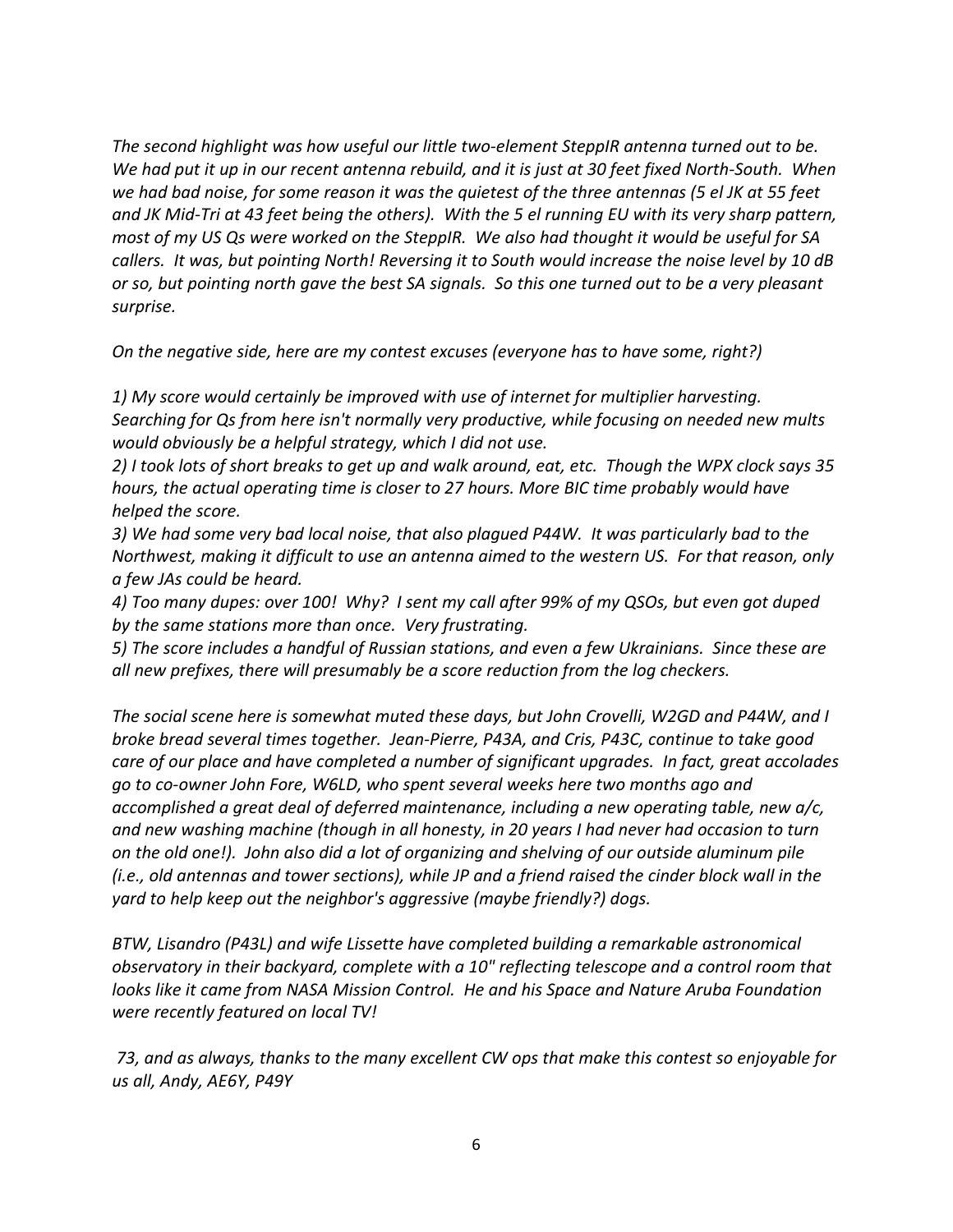Monday, May 30, 2022. As usual, post-contest I slept very soundly, waking at around 8. By email, John C. suggested trying out the Hy-Gain control box on the bad Mid-Tri rotor. I did so and found that it seemed to work fine except that the indicator would get jumpy when pointed west. Then I drove to Linda's Pancake House for a post-contest breakfast with John. We probably would have just gone to Huchada's in Santa Cruz, which is a lot closer, but he had to go to Palm Beach Plaza to get tested first. Upon returning, I stopped in at Cris's to get her accounting, then composed a 3830 posting.

After discussing the rotor issue with John F on the phone, I hook up the T2X box to the Mid-Tri rotor and run it back and forth. It became clear after a while that John F's theory is correct that there was something wrong with the directional potentiometer in the T2X at about 250 degrees. It stuck at that point, then tended to jump suddenly (on the Hy-Gain box it may go all around the SE, while on the Green Heron, it jumped repeatably to read 302 and then froze. The Hy-Gain box can deal with it, but the Green Heron freezes up. So, after talking to John Fore, I put the GH box back on with stickers and a tag warning not to turn CCW past 300 degrees. Checking the 20/40 Yaesu rotor out of curiosity, it seems to work fine.

At 4:30, we started a zoom call with John Fore, Ed (W0YK, P49X), and Bill Fehring, W9KKN. Before that I hooked up the Remote Rig using the cables and Remote Rig box from John and following the instructions in the Elecraft remote control manual on page 17, and also a small LAN box provided by Bill. It's straightforward, but there are a lot of cables, and I have to be careful maneuvering in the radio room.

In the call, Bill, who is an absolute genius at this stuff, spent a lot of time dealing with the software and internet access, etc., Eventually John was able to remote into the rig. They asked about the Green Heron rotors, which have a serial port on the back of the control box. John mentioned that there was a box of DB9 cables in the 2d bedroom, which I had somehow missed earlier when looking for one to hook up the K3, but found now (it was on top of the closet near the ceiling). I hooked up three such cables to my 4-port serial adaptor and in a few minutes, Bill had all three rotors working with the GHE software, displaying on my laptop and theirs both numerical direction and azimuthal indicators.

Bill had commandeered my computer using AnyDesk to do all this wizardry. One issue of concern was latency, and Bill tested ping times to various servers. Ed had shorter ping times to the radio than John did, which Ed attributed to his microwave link that had been installed to speed up access to the K6MTU site. The initial though was to leave us on the public network, even though it may be that SETAR changes the address every day. However, the system is supposed to follow that. Bill will also hook up a private network for us to experiment with.

I have to bring all this stuff back but promised to leave it hooked up tomorrow for Ed and John to play with. Ed had a K3 mini that he had never hooked up but got talked through the process by John and Bill. Meanwhile I had promised to meet GD at Santa Cruz Bar and Grill for dinner at 7:30, so when I left they were still on the phone. John called me when I had returned, saying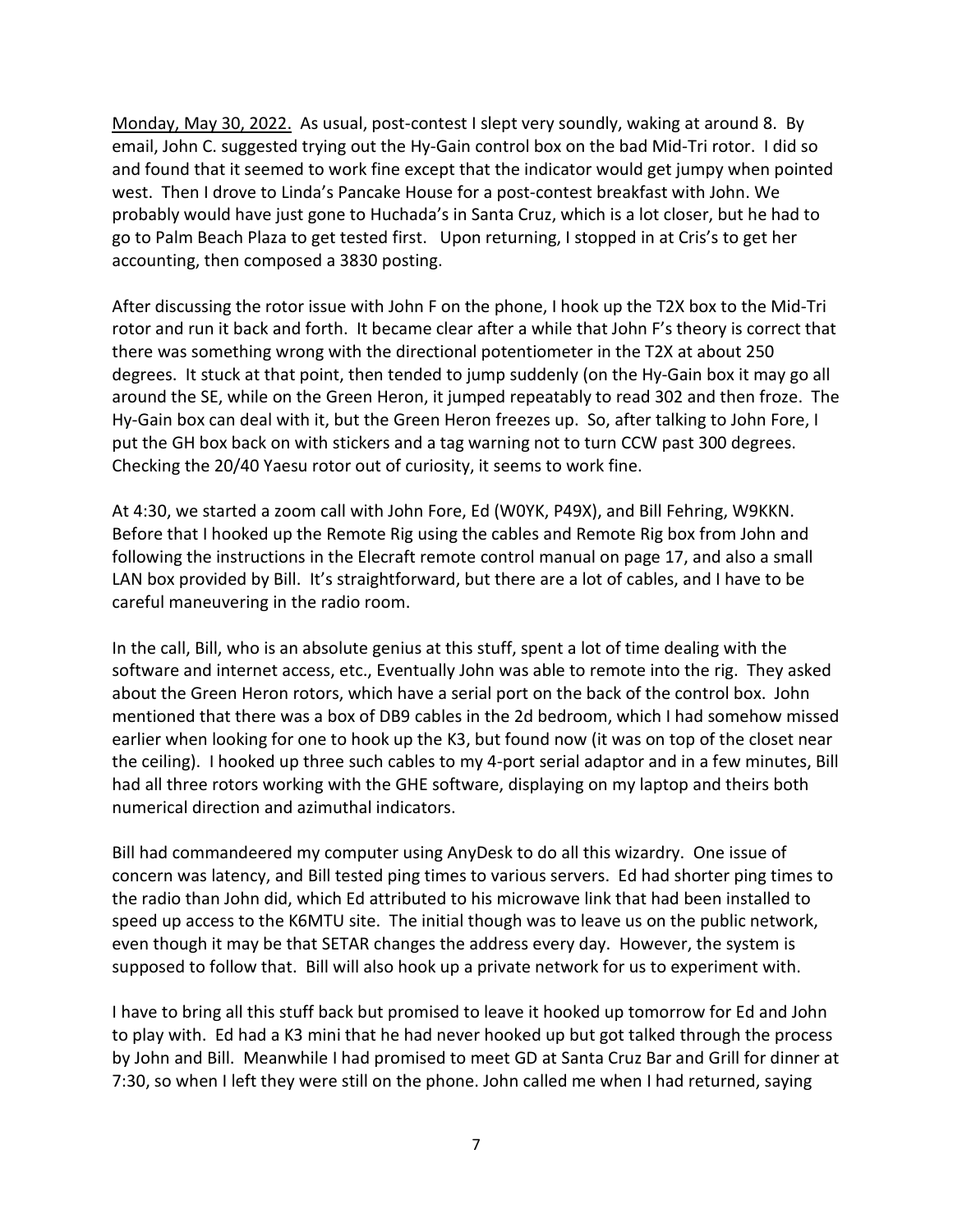that they had just finished the call (i.e., after 5 hours or so!). Anyway, it's really exciting to see the radio come to life remotely. Thanks so much, Bill!

I had a glass of Frangelico, read for a while and got ready for another good night's sleep.

Tuesday, May 31, 2022. After an English muffin and coffee for breakfast, I drove over to the Palm Beach Plaza testing site. I had to wait about 10 minutes, but then the test was very quick, with the attendant swirling a Q-tip in my mouth and nostril. On the way back I drove around a bit, including the California Lighthouse and a trip to Arikok park (turn at the Mondo Nobo just above the Santa Cruz roundabout, continue past Urataka and follow signs). I give the young lady at the visitor center \$20 (admission is \$11) and said the rest was a donation. I told her that when I first started coming to the Park there was no visitor center, and she said "that was a long time ago." Actually, it was 20 years ago, and she was probably a toddler then.

Back home, I went over the log and sent it in to the contest organizers and had lunch. The test results come back at about 2:30 by email and on the Aruba Health app on my phone, fortunately negative.

Around 2 p.m. I was at the computer when the radio suddenly came to life on 10 meters. I couldn't hear it directly, but after turning on the Icom with no antenna, I could hear P49X calling CQ with no takers. He moved to 14015 and started running EUs. On a lark, I hooked up the antenna tuner to the Icom, set it to the dummy load position, and work Ed! Later on I worked John as well by the same mechanism. At various times in the afternoon they both seemed to be having fun running pileups on 20 and 15 CW.

Tradition demands one swim per visit, though I have not been honoring that particular mandate in recent years. However, for old times' sake I took a run at my old stamping grounds from Marina Pirata along Spanns Lagoenweg to La Granja and back, then had a relaxing swim at one of the water entrances near MP. Very delightful. Dinner was with Cris and JP at Red Fish (a restaurant favored by renter W5AJ). Cris drove, and we enjoyed a very pleasant meal.

Wednesday, June 1, 2022. Up a little after six, brewed some coffee, took apart all the remote stuff to bring back, disconnected antennas, etc. Then decided to go for a last run starting at our roundabout (thank heavens for it, as the early morning traffic going north would otherwise make it impossible to get out of our street, as it did in the old days). Then to fill up at the Citgo in Santa Cruz and back home for breakfast and to finish packing. It took an hour an half to get through the airport check-in, passport control, TSA, US customs, Aruban TSA. The longest line was about 20 min at U.S. Customs, but what was unexpected was standing outside in the sun to get into the American Airlines check-in. Once inside, I did get priority check-in, which probably saved another 20 minutes or so. The only bright spot was a smile from La Bella Carolina at Hertz.